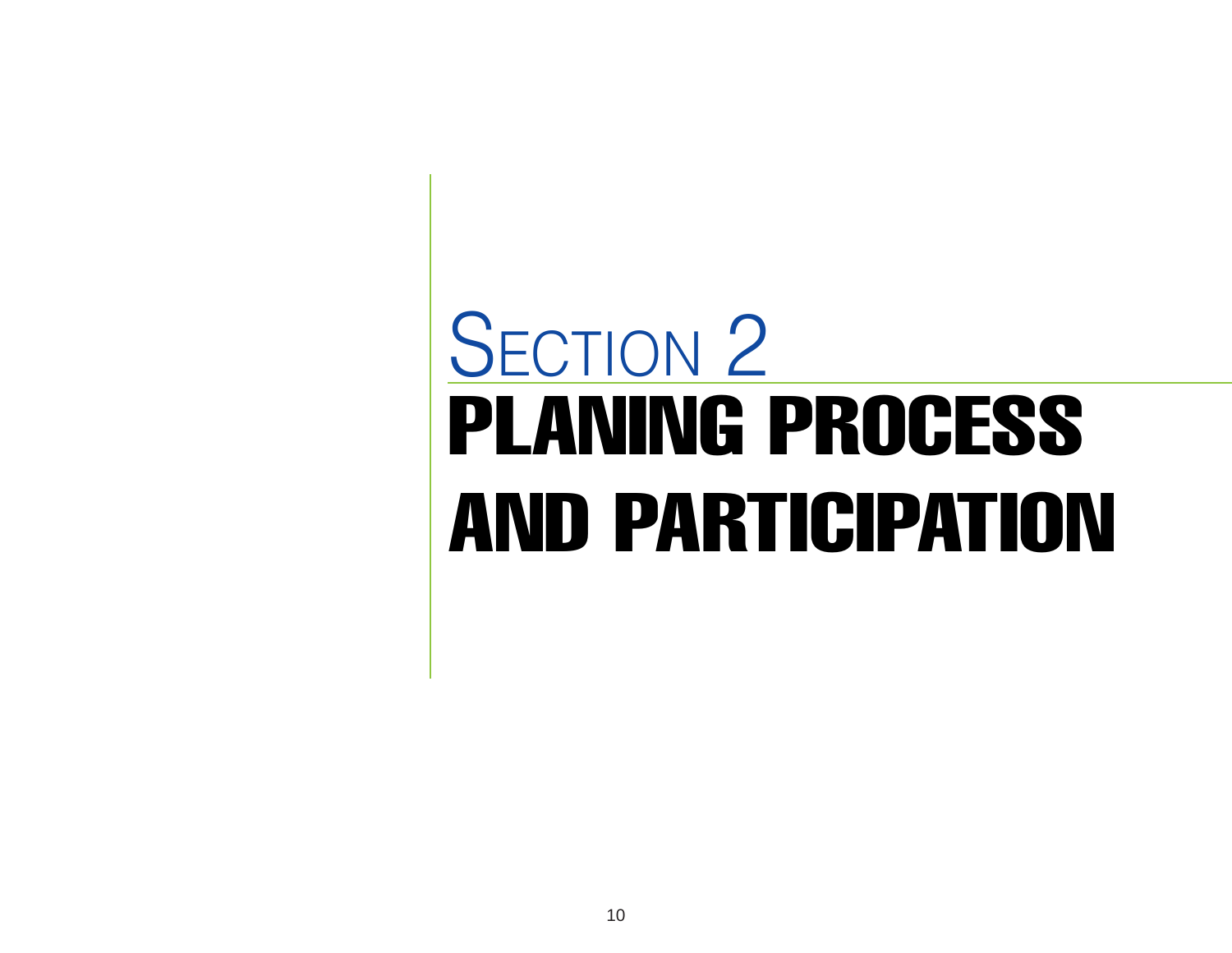## PLANNING PROCESS

The planning process for Tooele County Pre-Disaster Mitigation Plan (PDMP) was adapted from the *Local Mitigation Planning Handbook* (FEMA, 2013). The planning process followed five major steps: pre-analysis, risk assessment, mitigation strategy creation, plan development, and implementation and maintainenance of the plan. The process was developed to be continuous and iterative to allow new information to be integrated into the process over the next five years. Participation by the public and stakeholders were critical to the entire process and was sought during each step of the process. The following sections describe in detail how each step of the process was completed, and is followed by who and how participation in the planning process occurred.

The plan was developed over an 18-month period beinning in the fall of 2020 and ending in the fall of 2021. Due to COVID-19 the planning process was delayed to a certain extent as communities responded to the pandemic. As such the completion date of the plan was pushed back from August to October.

## Pre-Analysis

the scope of the project, to form an initial understanding of the natural hazards affecting Tooele County, and to understand the issues and opportunities in the region related to natural hazard planning. This was accomplished by reviewing related PDM documents, forming a County Planning Team, and holding the County Kick-Off Meeting.

#### **Document Review**

The following PDM related documents were reviewed in order to develop the initial Tooele County Region PDM planning process and to develop an preliminary list of natural hazards and community assets in the region:

- Local Mitigation Planning Handbook (FEMA, 2013
- Pre-Disaster Mitigation 5-Year Plan (Tooele County [Tooele County], 2015)
- Local Mitigation Plan Review Tool (Tooele County, 2015)
- Pre-Disaster Mitigation Plan: Bear River Region, Utah (Bear River Association of Governments [BRAG], 2015)
- 2019 Utah State Hazard Mitigation Plan (Utah Division of Emergency Management [UDEM], 2019)

#### **County Planning Team**

Once the project scope was established, Tooele County and BRAG staff identified and invited representatives from each community and partnering organization to form the County Planning Team, including county and local elected officials and planners, state and local emergency managers, and state and federal land managers.

## **County Kick-Off Meeting**

The County planning team met in at the County kick-off meeting on September 15, 2020 to:

- Inform them on pre-disaster mitigation planning by State Hazard Mitigation staff
- Help inform Tooele County PDM planning process
- Receive input on the natural hazards and community assets to analyze
- Understand the issues experienced during the 2016 PDMP update
- Identify people and organizations to invite to participate in the County Working Group

The pre-analysis step was used to establish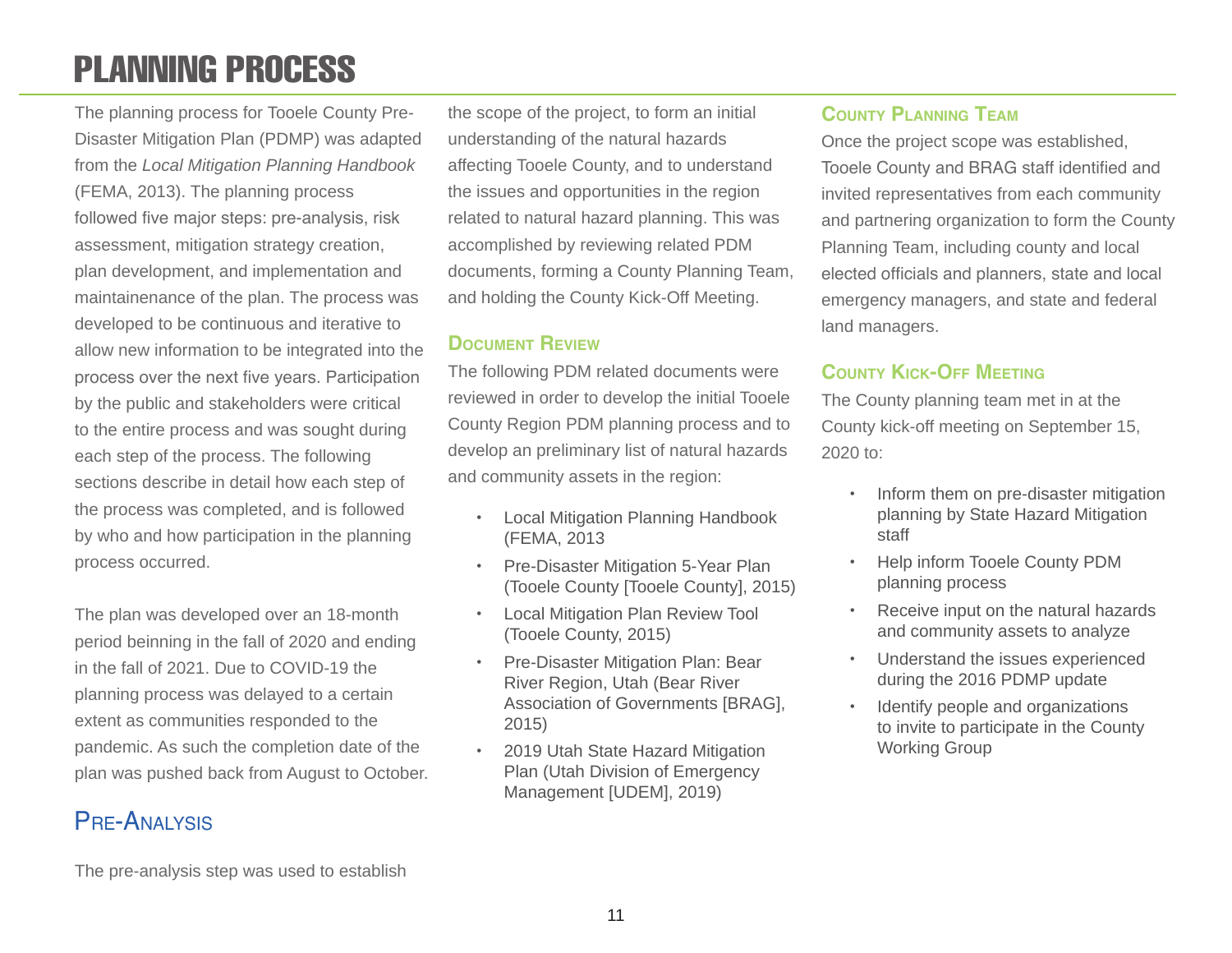## Risk Assessment Summary

The risk assessment step was used to determine the potential impacts of natural hazards to the people, economy, and built and natural environments of Tooele County, and to provide the factual basis for the mitigation strategies. This included collecting input on the risk assessment, natural hazard research and data collection, and conducting the risk analysis.

#### **Risk Assessment Input**

The risk assessment input step was used to gather additional information and comments about which natural hazards and community assets to analyze in the risk assessment as well as to further develop Tooele County PDM planning process. This was completed through county working group risk assessment meetings and a risk assessment survey.

#### **County Working Groups**

Based on input from the County planning team, a county working group was formed. This group was comprised of county and local elected officials, emergency managers, administrators, planners and GIS personnel, school districts, the public, and state and federal land managers that operated in the county.

#### **Risk Assessment Survey**

Once a county working group was formed, a risk assessment survey was sent out to local government officials. The survey was used to gain input on what natural hazards and community assets to include in the risk assessment, and what current capabilities (e.g., general plan, municipal codes, zoning etc.) were in place to protect their community from natural hazards.

#### **Risk Assessment Meetings**

A county working group risk assessment meeting was held on November 19, 2020. This meeting was used to inform county working group members and the public about:

- Tooele County PDM planning process
- Natural hazards that exist in and around Tooele County
- A review and discussion of the risk assessment survey results
- Primer on how the need to create good mitigation strategies

#### **Research and Data Collection**

After collecting input from the county working group, natural hazards were researched, and natural hazard and community asset data was collected and organized into maps and tables to prepare for the risk analysis.

#### **Natural Hazards Research**

Input from the County planning team, the county working group, and the risk assessment surveys were used to create an updated the list of natural hazards. Next state and federal natural hazard experts were consulted to understand those natural hazards, to find out if any other hazard existed in the region, and where to find data to analyze them.

Based on the updated list of natural hazards and the information collected from the natural hazard experts, local and County natural hazard reports, related planning documents, and websites were reviewed to describe each natural hazard, including:

- Community Wildfire Preparedness Plans
- **FEMA Flood Insurance Studies**
- Local and County General Plans
- Utah Geological Survey Reports on faults, flood, landslides, liquefaction and problem soils
- 2019 State of Utah Hazard Mitigation Plan
- Hazards.utah.gov

The natural hazard research provided the basis for which natural hazards to include and not to include in the plan.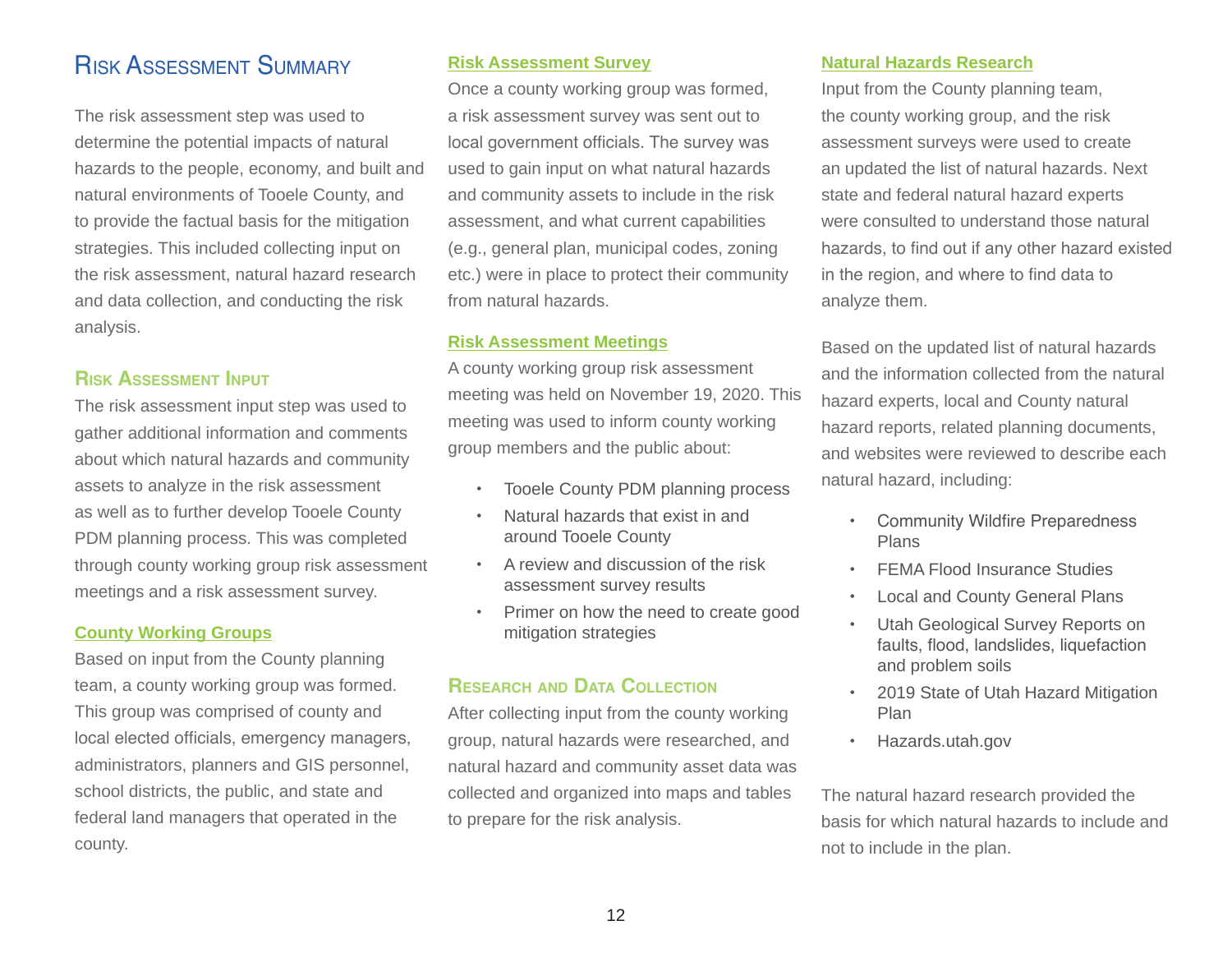#### **Data Collection and Organization**

After finalizing which natural hazards to include in the plan, the best available natural hazard and community asset data were collected from national, state and local data sources for the risk analysis. Spatial data was organized in the software ArcGIS Pro by Esri, and hazard history data was organized into tables in Microsoft Excel.

Community asset data was organized into different categories and mapped. Community asset maps were created in Google Earth Pro and sent out to each jurisdiction for a final review before conducting the risk analysis. Comments were collected and community asset data were updated accordingly. Due to the sensitivity of some community asset data, their locations were kept out of the plan. Contact Tooele County staff or the county emergency manager to request a copy of their locations.

Extent maps were used to display the relative area a natural hazard could impact (see Section 5 to view maps). To provide a robust analysis, some natural hazards had multiple maps to provide additional information. Additionally, some natural hazard event maps were derived from maps that displayed a range of risk or threat. In those cases a range of event criteria were selected to represent the natural hazard event. For example, moderate to high wildfire threat areas were grouped together and considered the wildfire event.

#### **Natural Hazard Descriptions and Evaluations**

Before analyzing each jurisdiction's risk, natural hazards were defined for the region. Information collected during the data research and collection step was used to define each natural hazard in terms of its location, timing, occurrence and impact.

Location was determined based on currently available best quality date collected from a variety of sources (see Appendix D for details). Some hazards, such as severe weather, have extents that are regional in nature and cover the entire county.

Timing is the temporal potential for sever events to occur, i.e. how long it takes for ominous clouds to create a microburst in Tooele City once the skys begin to cloud over.

Occurrence was the likelihood of a natural hazard occurring in the next year and was based on its recorded history. It was calculated as a percentage by dividing the number of years the natural hazard has been tracked by the number of times the natural hazard has

occurred.

*\*Note: probability of occurrence was also used in the jurisdictional risk assessment section*  and was defined differently than the probability of occurrence definition used above.

Impact was the potential damage as a result of a natural hazard occurring. It is described in terms of severity which is the relative measure of the damage caused by a natural hazard and included the following categories:

Minor/Limited: limited and scattered property damage, limited damage to public infrastructure and essential service not interrupted, limited injuries and/or fatalities.

Serious: scattered major property damage, some minor infrastructure damage, essential services are briefly interrupted, some injuries and/or fatalities.

Severe: widespread major property damage, major public infrastructure damage (up to several days for repair), essential services are interrupted from several hours to several days, many injuries and/or fatalities.

Catastrophic: property and public infrastructure destroyed, essential services stopped, numerous injuries and/or fatalities.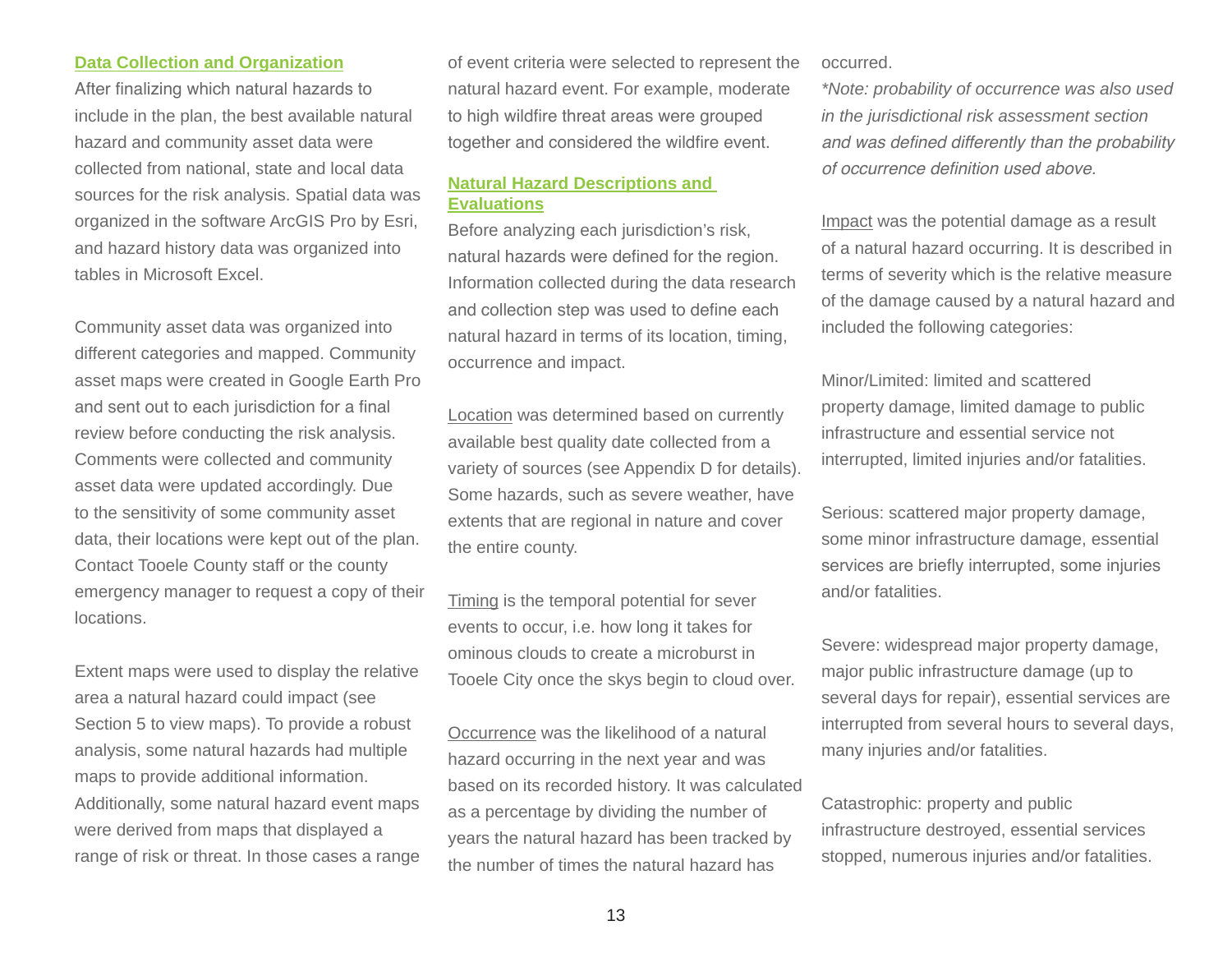#### **Risk Assessment**

After defining the natural hazards, a combination of historical and exposure analyses were completed for each jurisdiction. Due to data limitations the following natural hazards only included a historical analysis: among them were drought, radon, severe weather. The historic analysis was used to predict potential impacts and losses during similar future events by using the historic occurrence databases provided in Appendix F.

Historical and exposure analyses were conducted for all hazards with available GIS data (See Appendix D for details). The exposure analysis involved identifying which community assets were located in identified natural hazard areas. This was completed in ArcGIS Pro—an ESRI GIS analysis software by overlaying the location of a natural hazard with a jurisdiction's community assets. For jurisdictions that had natural hazards with multiple event maps, the event map with the highest area impacted was used. This way jurisdictions could plan for the worst case scenarios.

The number of community assets that were found in the natural hazard areas were totaled and recorded in various tables for each community. Loss estimates were calculated for housing units and businesses based on local

#### estimates.

#### **Mitigation Strategies**

The mitigation strategies step was used to identify and prioritize actions to reduce the risk of natural hazards to a jurisdiction. This was completed by holding a county-level mitigation strategy meeting, and developing risk analysis summaries.

#### **Prioritizing Local Mitigation Strategies**

A guiding factor in prioritizing mitigation strategies was the principle that mitigation should provide the greatest amount of good to the greatest number of people, after considering resources, staffing, and other constraints. Recurrence intervals, past events, and damage estimates compiled during the risk assessment in this plan were also considered. Overall, each community individually considered their own capabilities and resources as they prioritized each strategy. Strategies were considered a higher priority if there was adequate funding, staff, and elected official support. Moderate-priority strategies may only have two out of three, and low-priority strategies may only have one. Without adequate community staffing and elected official support, for example, projects are not very likely to be implemented.

#### **Mitigation Strategy Meeting**

A mitigation strategy meeting was held with the county working group to:

- Learn how to develop mitigation strategies from FEMA and Utah DEM staff
- Review the risk analysis results and discuss the historical analysis only natural hazards
- Learn how to interpret risk analysis results and develop mitigation strategies
- Provide hard and digital copies of the community workbooks to take back to their communities and discuss

#### **Revised Capability Assessments**

See Section 4 for updates on community capabilities.

## PI AN DEVELOPMENT

This step was utilized to write, review, approve and adopt the plan. This included creating and reviewing the plan, approval from the Utah DEM and FEMA, and adoption by each participating jurisdiction.

#### **Create and Review Plan**

Mitigation strategies were collected, reviewed and revised as a draft of the plan was created. After an internal review, the draft plan was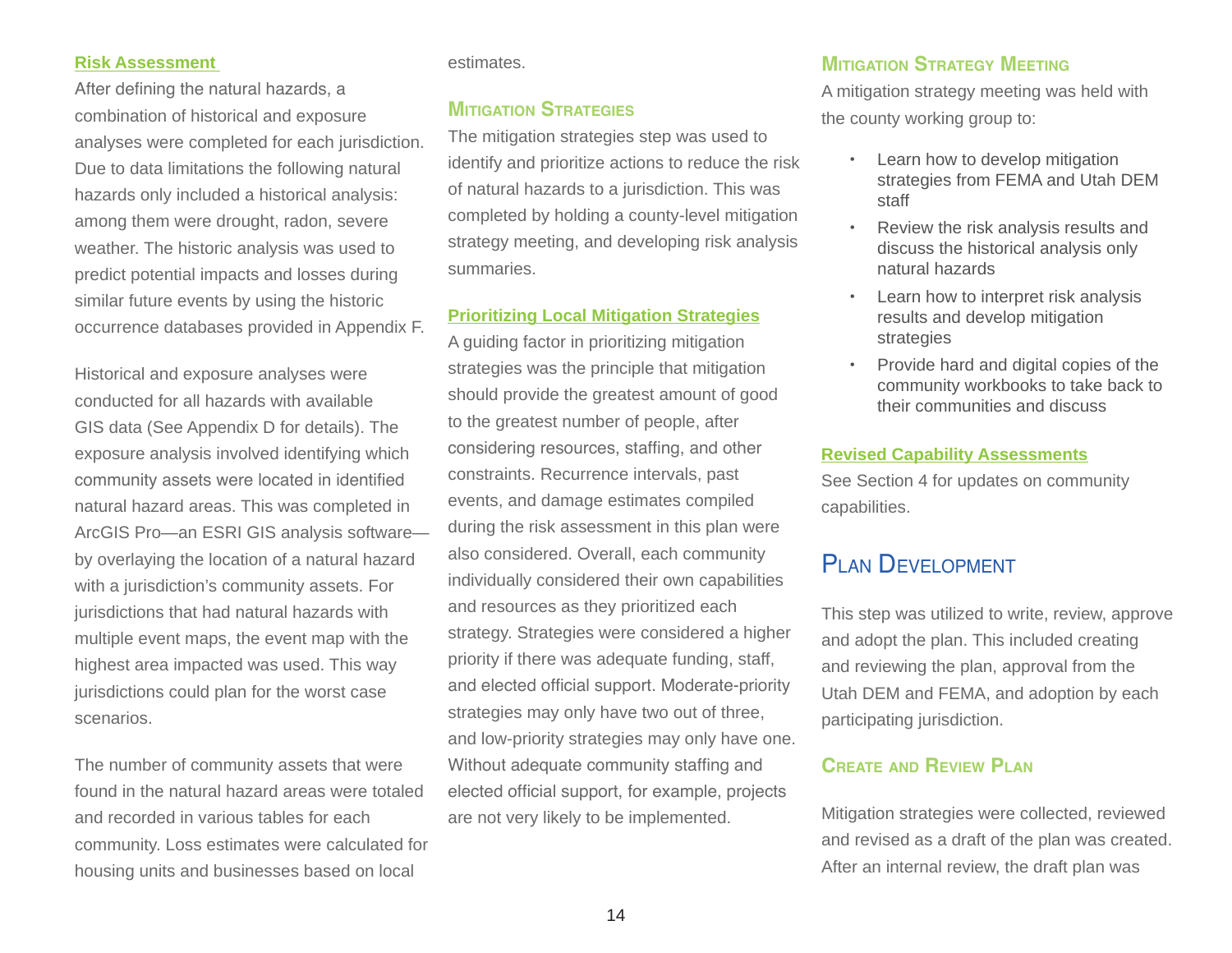opened to a 30-day review by the public. The County planning team, county work group and jurisdictions were also given the opportunity to review and submit plan comments.

Comments were collected and an updated draft plan was created before holding a county-level plan adoption meeting. The plan adoption meeting was held to:

- Inform jurisdictions on how to apply for funding
- Establish how the plan will be maintained, including:
- Tracking the progress
- People and agencies responsible for monitoring, evaluating and updating the plan
- Methods for continued public involvement
- Collect any additional comments on the plan

## **Utah DEM and FEMA APPROVAL**

After a final revision based on the plan adoption meetings, the plan was submitted on September 17, 2021 to the Utah DEM for review and approval. Based on Utah DEM comments, the plan was updated and then submitted to FEMA for review and approval. Comments from FEMA were integrated into the final plan.

#### **Plan Adoption**

Once the plan was approved by the Utah DEM and FEMA it was sent out to each jurisdiction for official approval. The plan is expected to be adopted by participating jurisdictions in the fall of 2021. A copy of all resolutions for adoption will be maintained on file with the Tooele County staff, and each jurisdiction will maintain its own resolution with its records.

## IMPI FMENT AND MAINTAIN

Following the adoption, the plan entered into a 5 year period of implementation, monitoring, evaluating and updating.

## **PARTICIPATION**

A variety of local, county, tribal, County, state and federal stakeholders were invited to participate in the planning process to collect a wide array of knowledge and opinions as well as to inform and educate. The plan relied on 3 levels of stakeholder group participation: the County planning team, the county working group and the public.

## Jurisdiction participation

All jurisdictions were invited to participate in the plan either by attending meetings,

responding to surveys or direct communication with the Tooele County Emergency Manager, including:

**Tooele County, Grantsville City, Rush Valley City, Stockton City, Tooele City, Vernon City, and Wendover City. Unincorporated communities, such as Stansbury Park, and local Native American tribes were also invited to participate.** 

## County Working Group

A Tooele County working group was formed and included Grantsville, Rush Valley, Stockton, Tooele City, Vernon, and Wendover. Unincorporated communities and Native American tribes were also invited to participate. The group consisted of the participating jurisdiction's representative(s), local government staff, county emergency manager, local responders, federal land managers, and any other group interested or invested in the county. County working groups were used to collect feedback, and present information and results (see Appendix B for each meeting's agenda and sign-in sheet).

## Other Invites

To ensure a robust participation in the planning process, county and local emergency managers, emergency responders, planning